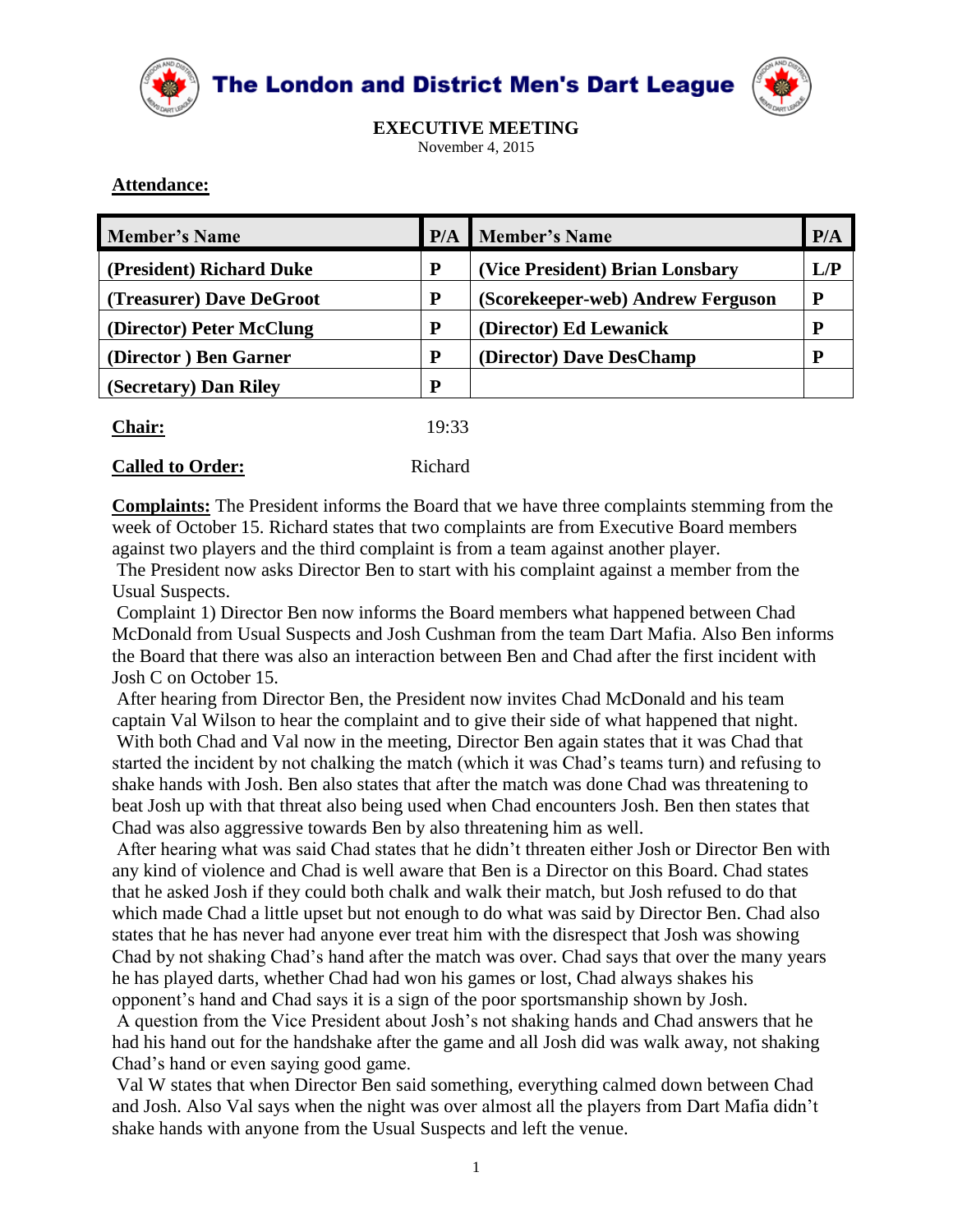



### **EXECUTIVE MEETING**

November 4, 2015

**Complaints:** The President asks Val if he had heard any of these threats made by Chad and Val states that he didn't hear threats coming from Chad against Josh or Ben.

The President now asks Chad about a threat that he supposed to have made against a member from the team British Darts.

Chad states that issue was about a player getting advice on a take out without stepping back from the oche line. Chad states that the captain from British Darts told his player the take out and that is against the rules and Chad was only stating a rule that's in the rulebook.

The Treasurer asks Chad if he supposedly made any threats that night and Chad said he didn't threaten anyone that night either.

Chad states that he is sorry if what he says sometimes comes off as a threat to other members, but Chad has no intentions of beating up anyone. Chad wonders if some people feel threatened by Chad because of his size which he can't do anything about.

Both Chad and Val leave the meeting for the Board to discuss what had been said.

A discussion now happens between the Board members with Director Ben stating that he will not vote on any motions involving this incident with Chad.

After some more discussion the Vice President motions that Chad McDonald receives a written warning with the letter pointing out Rules 5.4 and 10.6, seconded by Director Dave. This motion is carried with two (2) against and one (1) abstaining.

Both Chad and Val are now invited back into the meeting and the President informs Chad that he will receive a written warning for his actions on the night of October 15. Chad is also told that this complaint was from Director Ben and not Josh and we cannot have anymore physical threats coming from Chad or anyone else in the League. But if there is another incident involving Chad it could result in either a fine or possible suspension.

The Secretary states that he will give Chad his warning letter at the Charity Tournament on November 19 and Chad agrees with that.

The President does inform Val as the captain of his team; Val is responsible for his players conduct and also informs both Val and Chad that Director Ben had no vote in this matter. Both Chad and Val leave the meeting.

Complaints 2 & 3: The President now starts the discussion on the next two complaints asking the Vice President to first explain why he has a complaint against Marcus Magee from Once a Wolf and the complaint the Secretary has received from Marcus Magee against Bill Lozynsky from GUAB.

The Vice President explains what he saw and heard on the night in question and why he had placed a complaint against Marcus.

Next the Secretary reads the complaint he had received from Marcus against Bill.

The President now invites into the meeting; Marcus M, Duane Pemberton and Jim Critchley from Once a Wolf and Bill Lozynsky and Daniel McCarthy from GUAB.

The Vice President now states that on the night of October 15 Brian had to calm down a situation involving both Marcus and Bill. Brian states he heard a threat from Marcus towards Bill about making physical contact with Bill outside in the parking lot. Brian notes that Marcus was complaining to Brian about the actions from Bill that night, but Brian couldn't let a threat of a possible assault happen in front of him.

The Secretary now reads the complaint from Marcus against Bill noting the complaint is stating very poor sportsmanship from Bill towards two members from Once a Wolf.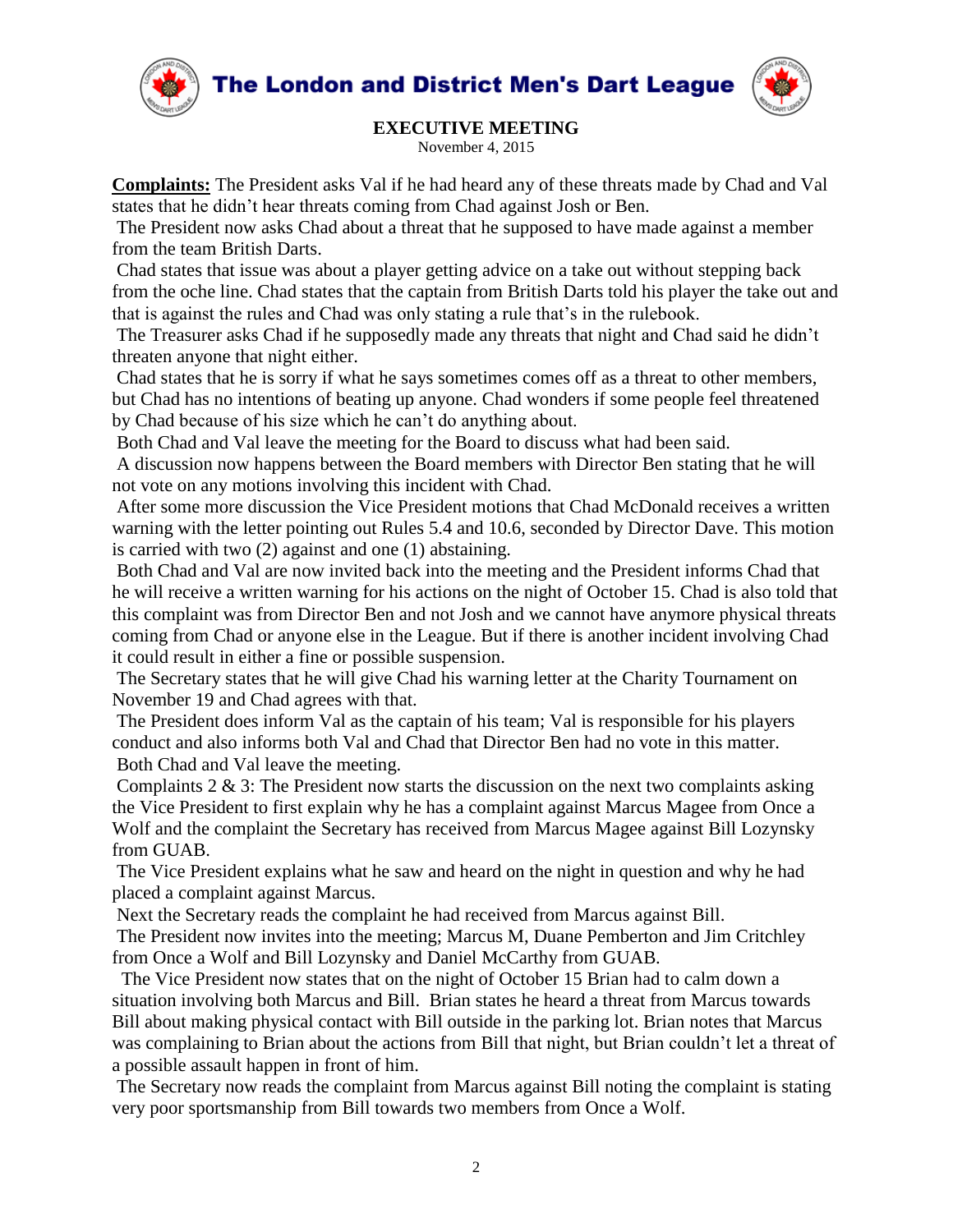



**EXECUTIVE MEETING**

November 4, 2015

**Complaints:** Marcus now addresses the complaint from the Vice President by stating he was extremely upset with Bill from GAUB due to Bill's constant heckling of players from Marcus's team. Marcus states that Bill was chalking when the heckling started and he was speaking loud enough to have the whole room know what's going on during the games. Marcus also says that the newest player (Jeff Pemberton) on his team was very disturbed by the heckling from Bill while he was playing. Marcus tells the Board that his team is trying to get Jeff to learn how to chalk, but the heckling from Bill towards Jeff carried on when Jeff was chalking as well. The heckling from Bill was also directed at times towards Jim Critchley as well.

Marcus does realize that making a threat against Bill was very wrong and is sorry he said that but Marcus was having a very hard time dealing with his emotions in this matter. Marcus just couldn't understand why Bill was doing what he did that night when we are all supposed to be having fun while playing darts and not putting people down because they are not as experienced as others are.

Bill L tries to address this statement, but the President stops him and tells Bill he will have an opportunity to answer everything said here tonight later.

Jim C states that Bill's attitude towards Jeff got worse as the night went on. Jim also says that Bill was rushing the players from Once a Wolf to shoot their shots and when Jeff completely missed the board Bill made a statement loud enough for the room to hear and embarrassed Jeff in the process. Jim notes that when it's his team's turn to chalk they try to get Jeff to chalk a match, but when Jeff made a mistake on Bill's score, Bill let loose on him again embarrassing Jeff. Jim also asks the Board members who decides on what dart boards they play on, because when the team games came up, GUAB wanted to make that choice.

The President states that all games are played on the boards the home team decides on, if the opposition opposes this they can then file a complaint with the Board.

Dwayne P now states that he heard everything that night and was very angry with Bill, but Dwayne knows who Bill is and Dwayne just ignored Bill as a jerk. Dwayne hopes the Board will act on this matter because new players like his son will be discouraged to play this great game if the Board allows jerks like Bill Loznsky get away with shit.

Daniel C now addresses the Board by stating he didn't think that the night was that bad. Daniel states that his team doesn't smoke so that may be the reason why the players from Once a Wolf felt that they were being rushed to play. Daniel also notes that Bill did apologize for his comments towards Jeff's zero score in the one game that had been mentioned.

Bill L now addresses everything said by stating that he didn't care if Jeff chalked a game, but Jeff should be trying harder to score the actual shot scored, everyone has to learn how to chalk sometime Bill notes. As for rushing the players Bill didn't think he was doing that at all. Bill does admit that commenting towards the zero score by Jeff was a mistake, but Bill had never seen that score in the League before. Bill didn't think he said the comment that loud but Bill's voice does carry and Bill didn't mean to embarrass Jeff.

Director Ben notes that the way Bill has been talking tonight is probably the way he was talking on the night in question.

Bill does admit to talking while he was chalking, but he was only having some fun and didn't realize he was doing anything wrong.

The Treasurer now states to Bill that with Bill making comments towards other players while he is chalking is a form of heckling which is not allowed according to the Rulebook.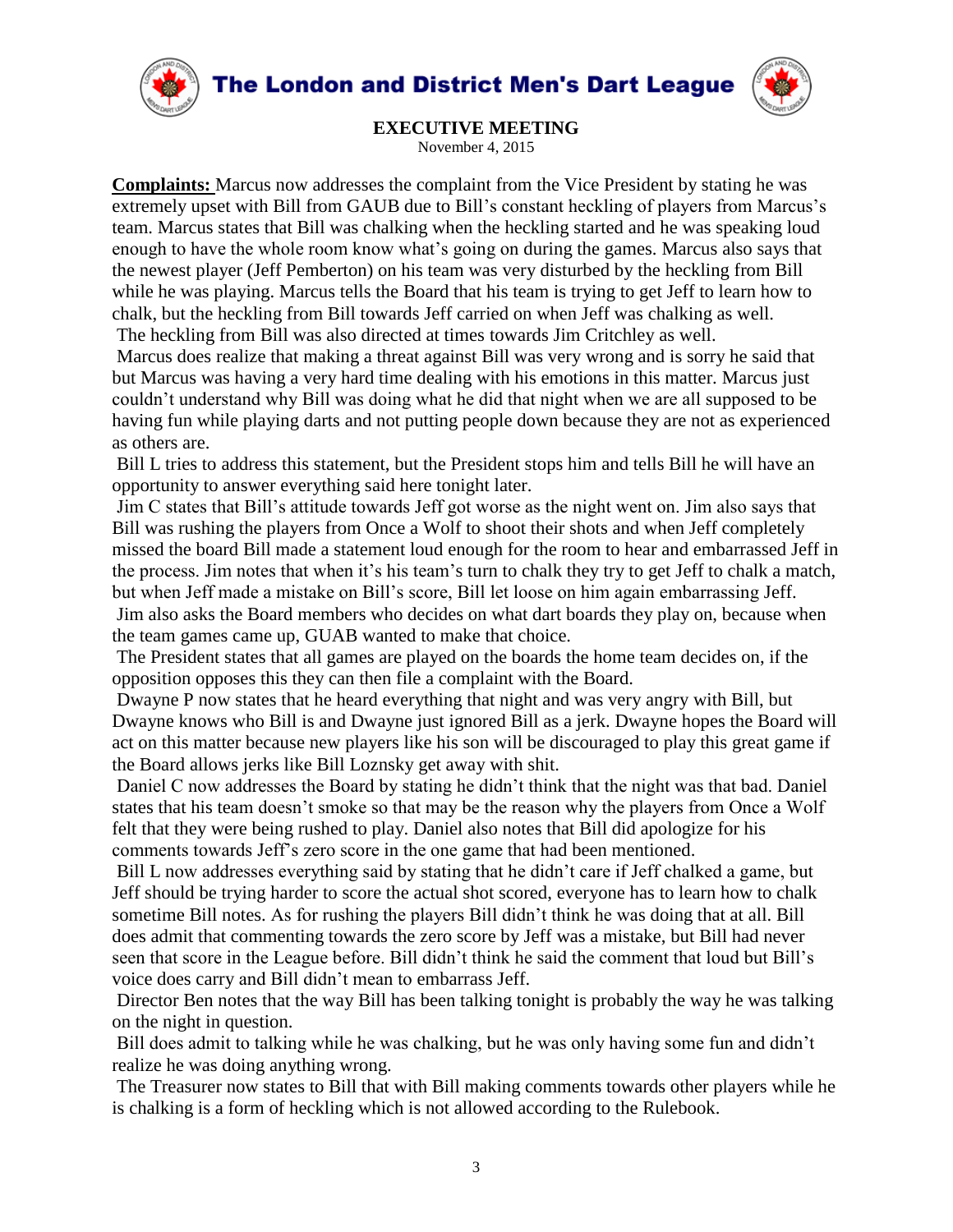





# **EXECUTIVE MEETING**

November 4, 2015

**Complaints:** The President notes that it is the comments made by Bill while chalking and during that night that is the issue and the League cannot allow this to carry on.

Marcus does note that Bill made these comments most of the time by turning around from the chalkboard so everyone could hear them.

The President now states that the original reason why he called Marcus into tonight's meeting was from the complaint made by the Vice President about Marcus's comment against Bill. The history Bill has before this Board shows Bill does not have a good record in matters like this. Director Pete states that any issues that have been in front of the Board in the past are just that, the past. Pete states that we are acting on what happened this time, but Pete also notes that Bill's apology does seem hollow to him with the way is addressing this matter tonight.

The Secretary states that Bill's past is not up for discussion here and we should be only concentrating on what's before the Board tonight.

The President now asks all players here tonight to leave the room while the Board discusses what has been said tonight towards both complaints.

A discussion now happens with the Board members noting that heckling cannot be allowed and also any possible threats coming from anyone towards any member.

After a long discussion the Treasurer motions that Bill Lozynsky receive a written warning for his actions on the night of October 15. Dave notes these actions are namely the heckling of other players during the games, seconded by the Vice President, carried with none against.

Another motion coming from Director Ed is giving a verbal warning to Marcus Magee for making a physical threat towards another League member, seconded by the Secretary, carried. The President now invites the members back into the meeting announcing the verdicts that are made towards both Marcus Magee and Bill Lozynsky.

The President now informs Marcus that he is receiving a verbal warning from the Executive Board for his comments about threatening another League member with physical violence before, during or after darts are played or finished. Marcus is now formally warned by the President.

The President now informs Bill that he is receiving a written warning from the Executive Board for his heckling and harassment of other League members. Richard notes that this is not the first time Bill has been in front of the Board and the sportsmanship Bill was showing that night was in very poor taste.

The Secretary states to Bill that Dan will give Bill his warning letter at the Charity Tournament on November 19 and Bill agrees.

The President also notes to both members that if they appear before the Board on a similar issue, they could find themselves possibly fined or suspended from the League.

The members leave the meeting and the President states that Board will have a ten minute break 20:57-21:10.

**Past Minutes:** The minutes from the September 2 meeting were emailed to the Board by the Secretary on November 3. The Secretary now motions to accept the minutes, seconded by Director Ben, carried.

**Financial Report:** The Treasurer hands out his monthly report noting that the bank balance is now at \$5,006.68 with the GIC of \$25,000.00. All bills have been paid up to date including this month's phone bill Dave notes.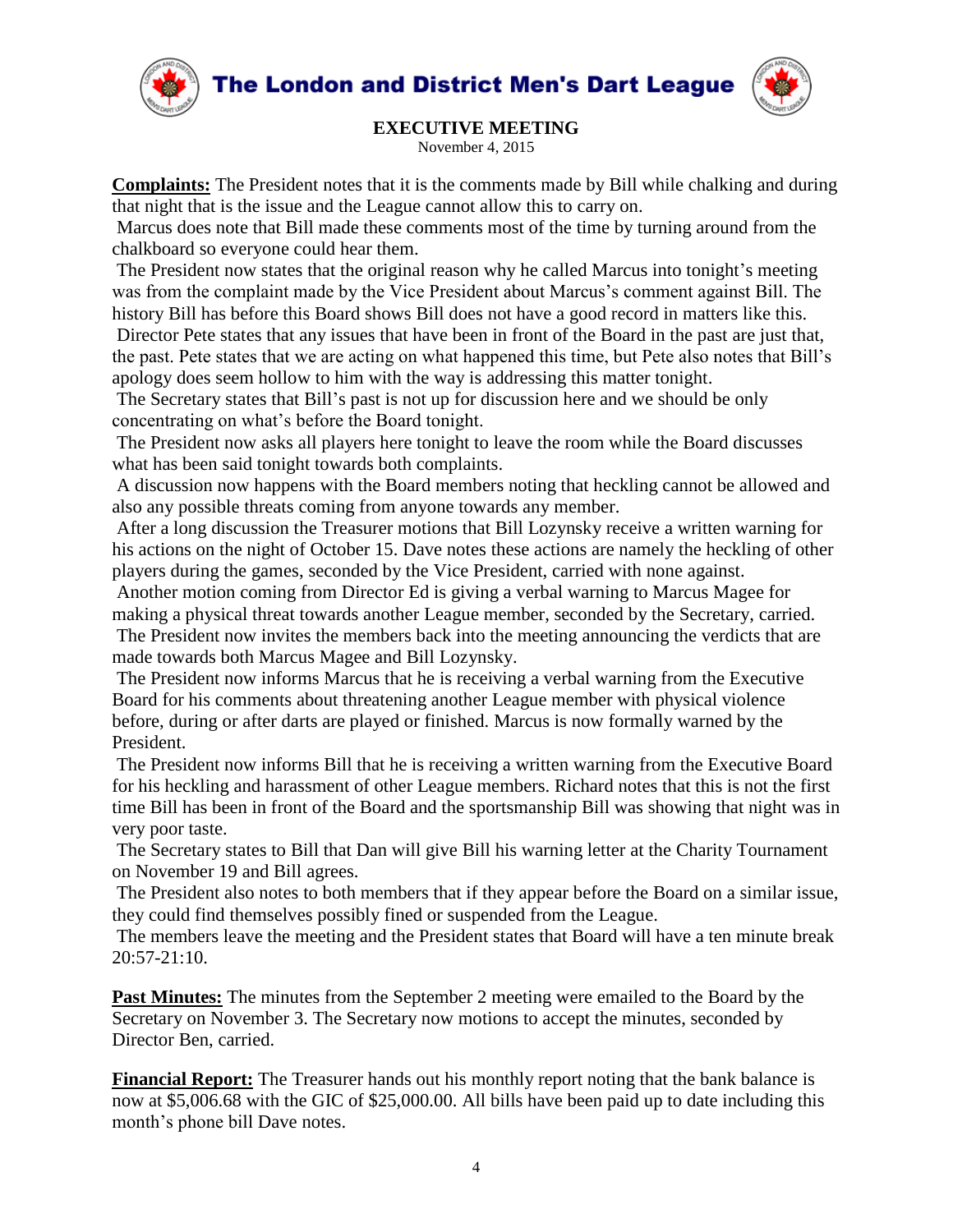



## **EXECUTIVE MEETING**

November 4, 2015

**Reports of Officers:** There are no reports at this time from the Vice President, Scorekeeper and Directors Ed and Dave.

Director Pete notes that there is a bulletin board for the League at the Victory Legion which is not being used. Pete believes that the Board should be posting divisional standings or any notices about upcoming events (tournaments) plus anything else the Board sees fit to place on this board to keep the membership informed.

The Board agrees with Director Pete's comments and will try to fill the bulletin board with information that was noted by Peter.

Director Ben now states that he didn't bring the missing venue inspection reports tonight and will bring them at the December meeting. Ben also notes that he has rechecked Poachers Arms and will again recheck that venue soon to see if anything has changed.

The Secretary asks about the venue Players, Dan states that he had received a complaint about the conditions of the playing boards, but Dan hasn't been able to get to Players to see these boards.

The President now asks the Inspection Committee to look into this matter.

The Treasurer reports that he now has the new Staples cards (three) and hands the Secretary and Scorekeeper each a card with Dave keeping the third card. Dave now asks for the old Staples card from the Secretary which Dan hands over to Dave. Dave also reports he received \$25.00 for a replacement player for the Singles League.

The President now hands over to the Secretary the paperwork and money for a new player on Richards' team, which Richard had contacted Dan about this player a few weeks ago.

The Secretary now reports that he had forgotten the phone/internet bill at home so Dan will have to pay for two months at the December meeting. Dan now hands over \$155.00 in new/replacement players Dan has received since the last meeting.

The Secretary also hands over \$164.00 in registration money from the Frank Hannon tournament and Dan hands the paperwork to the Scorekeeper as well.

The Secretary now brings up the way this Board handled the complaints from Board members that were addressed earlier at tonight's meeting. Dan states that in his opinion and according to the Rulebook all complaints have to be filed with the Secretary and the proper paperwork or emails sent. These complaints must be handled like all other complaints that the rest of the League has to follow.

The President objects to what the Secretary has said since Richard had the rule dealing with incidents that Board members witness, placed into the Rulebook at the last AGM.

The Secretary points out that according to the Rulebook, the Secretary must inform the player(s) that have a complaint filed against them of the reason(s) the complaint was made and Dan also points out that the member does have the right to see the complaint as well.

 The Board discusses this matter and agrees with the Secretary that every complaint should be handled the way the Rulebook specifies.

**Old Business:** The Scorekeeper now reports that he was contacted by the man that Director Ed had recommended, but that didn't turn out to be the right solution. Andrew also contacted Micro Cad but there's no luck there for a tower system with Windows 8 or high at this time. Andrew did however find some used laptops at Micro Cad that are priced at \$179.00 each with a possible deal for three costing \$149.00 each for three laptops. Andrew states that these laptops are operating with Windows 8 system.